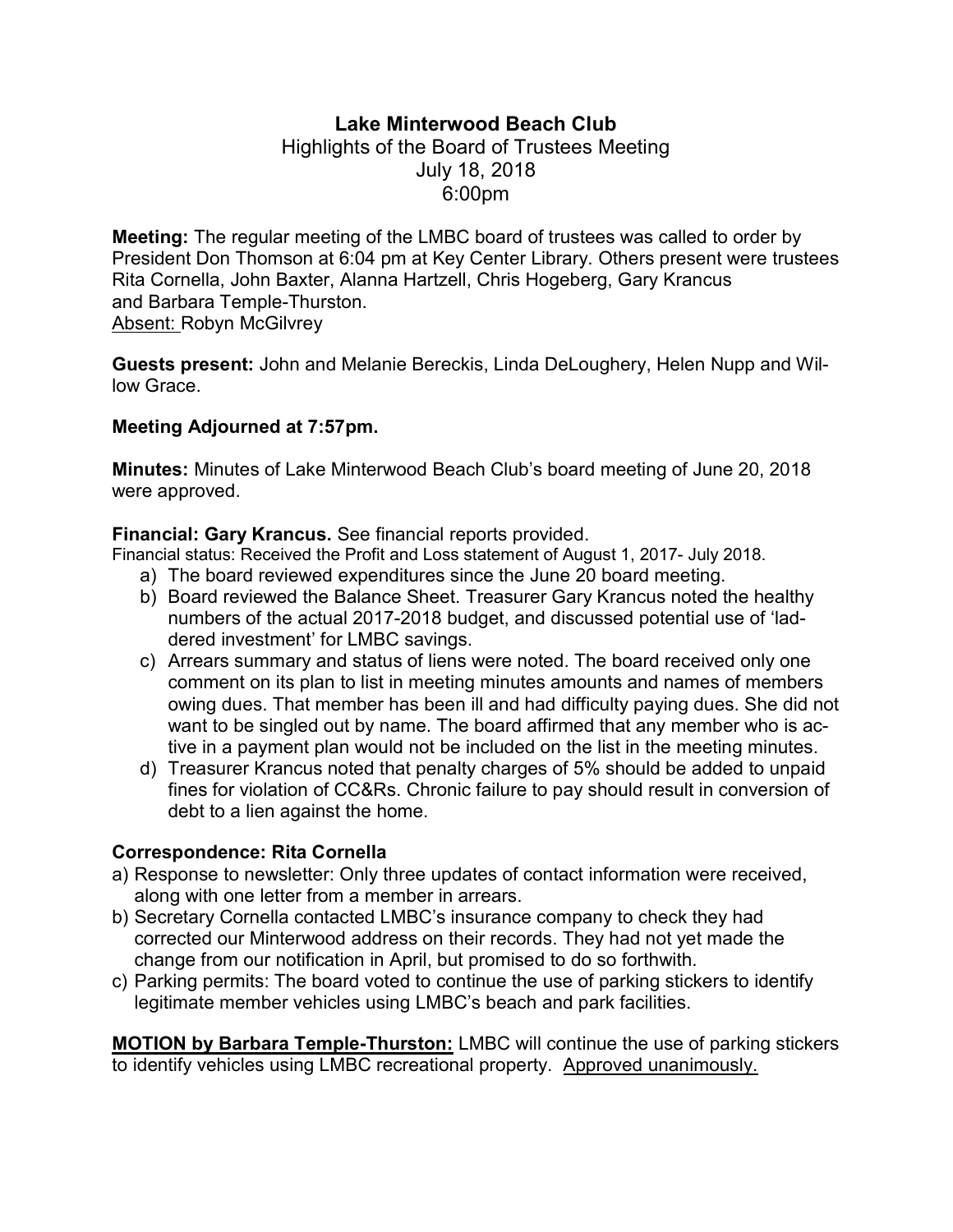### Committee Reports:

A. Architectural Control: Gary Krancus. See report provided.

Closed files:

- 1. Permit granted to remove one fir tree on north fence line. (Thomson)
- 2. Permit granted to replace house and garage roof damaged by falling tree. Will match boat/shed roofing. (McHugh)

### Pending:

- 3. Two new home builds are planned, one on Minterwood Drive and the other on 113th, pending county permits.
- 4. Violation: new concrete slab/ driveway poured without permit. Also, issues regarding a tarpaulin-type garage covering need to be resolved. Board will investigate complaint and take steps to remedy this situation.

### Other:

- 5. Complainant of neighbor kids starting a bonfire in their backyard was asked to call the fire department/police.
- 6. CC&R subcommittee plans to send out a reminder of compliance to members.

# B. Lake Management: Don Thomson.

- 1. Don attended a Toxic Algae workshop in May.
- 2. In June Don did the drawdown measurements for the lake, and collected a fecal coliform sample. Fecal Coliform bacteria sample reading has been received and has returned to 'normal' (in 300 ppm) compared to high of last month's numbers (in the 400 ppm). Overstressed and/or failing septic tanks are believed to be the main culprit contaminating lake water.
- 3. On June 11 the lake was treated for submerged plants.
- 4. On June 13 the lake had an algae bloom. A sample was collected and sent to aquatic toxology lab.

# B. Property: Chris Hogeberg and Robyn McGilvrey.

Basketball backboard needs replacing. Board will purchase the backboard but seeks a member volunteer to install it. Alanna will call for a volunteer on LMBC Facebook page.

- 7. Repairs to the Beach Clubhouse will be done this weekend by board member Chris Hogeberg.
- 8. Chris will also turn on the sprinklers this weekend, and will replace a gate lock at the beach.
- 9. Board noted the dock at the beach needs repair, and toilet doors need to be replaced. Board member John Baxter will talk to Capital Lumber staff about hiring someone professional to complete these services.

# D. Security: Chris Hogeberg (interim)

- 1. Board still seeks a security representative to join the board. To this end, Alanna Hartzell will post the open position on LMBC Facebook page.
- 2. President Thomson will invite the Sheriff to a Board meeting so the board can clarify its expectations, explain the new Sheriff's Report form, and seek his advice on certain neighborhood challenges. Disturbed neighbors should log incidents and share information with each other and the board.